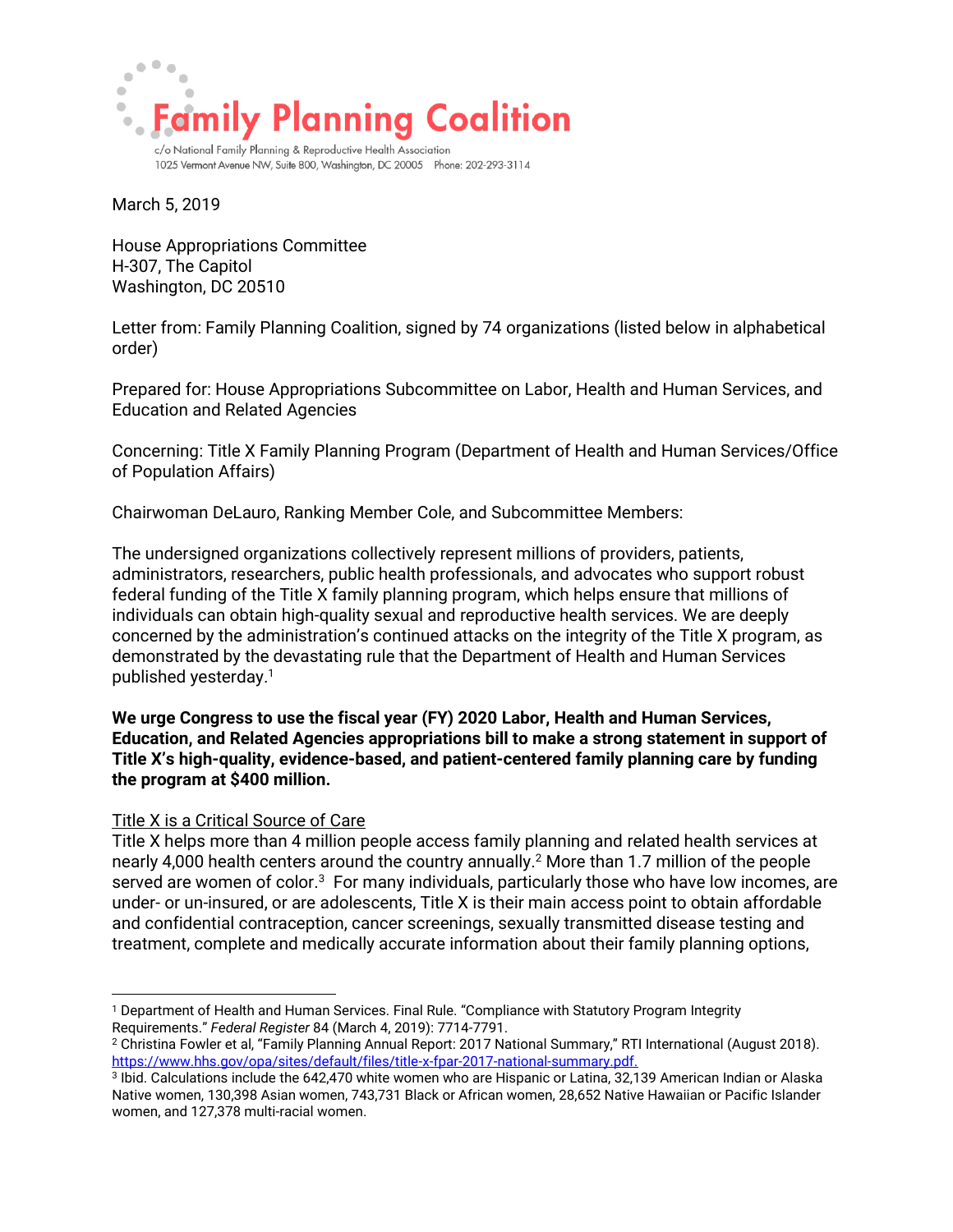and other basic care. In fact, a 2017 study found six in ten women seeking contraceptive services at a Title X health center saw no other health care providers that year. 4

The data shows that Title X makes a difference for patients. In 2015 alone, Title X–supported contraceptive services helped patients prevent an estimated 822,000 pregnancies.<sup>5</sup> In addition to that direct clinical care, Title X supports important health center efforts that are not reimbursable under Medicaid or private insurance, including staff training and community-based sexual and reproductive health education programs. Moreover, research has shown that Title Xsupported services save the federal and state governments approximately  $$7$  billion a year, $^{6}$  and 75% of American adults—including 66% of Republicans, 75% of Independents, and 84% of Democrats—support the program.<sup>7</sup>

## Title X is Severely Underfunded

In spite of the critical importance of equitable access to family planning services for all people, regardless of their income or insurance status, Title X remains woefully underfunded. In 2016, researchers from the Centers for Disease Control and Prevention, the Office of Population Affairs, and George Washington University estimated that Title X would need \$737 million annually to deliver family planning care to all uninsured women with low incomes in the United States. <sup>8</sup> This estimate understates the true need for Title X, as it does not include an estimate of costs for men (who made up 12% of patients in the network in 2017<sup>9</sup>), gender non-binary persons, and the insured patients who rely on Title X's confidentiality protections.

The gap between the funds appropriated and the funds needed has only grown in recent years. From 2010 to 2014 the number of women who needed publicly funded family planning services increased by one million,<sup>10</sup> but Congress cut Title X's funding by \$31 million over that period. That decrease unfortunately corresponded to dramatic decreases in the number of patients served at Title X-funded sites; the numbers dropped from 5.22 million in 2010<sup>11</sup> to just over 4 million in 2017. <sup>12</sup> **We are deeply concerned about diminishing access to high-quality family planning services and urge Congress to take an initial step to reverse this devastating trend by appropriating \$400 million for Title X in FY 2020.** 

<sup>10</sup> Jennifer Frost, Lori Frohwirth and Mia Zolna, "Contraceptive Needs and Services, 2014 Update," Guttmacher Institute (September 2016). [https://www.guttmacher.org/report/contraceptive-needs-and-services-2014-update.](https://www.guttmacher.org/report/contraceptive-needs-and-services-2014-update)

 $\overline{a}$ <sup>4</sup> Mia Zolna, Megan Kavanaugh, and Kinsey Hasstedt. "Insurance-Related Practices at Title X-Funded Family Planning Centers under the Affordable Care Act: Survey and Interview Findings." Guttmacher Institute (November 2017). [https://www.guttmacher.org/article/2017/11/insurance-related-practices-title-x-funded-family-planning-centers](https://www.guttmacher.org/article/2017/11/insurance-related-practices-title-x-funded-family-planning-centers-under-affordable)[under-affordable.](https://www.guttmacher.org/article/2017/11/insurance-related-practices-title-x-funded-family-planning-centers-under-affordable) 

<sup>5</sup> Jennifer Frost et al, "Publicly Funded Contraceptive Services at U.S. Clinics, 2015," Guttmacher Institute (April 2017). [https://www.guttmacher.org/report/publicly-funded-contraceptive-services-us-clinics-2015.](https://www.guttmacher.org/report/publicly-funded-contraceptive-services-us-clinics-2015) 

<sup>6</sup> Adam Sonfield, "Beyond Preventing Unplanned Pregnancy: The Broader Benefits of Publicly Funded Family Planning Services," *Guttmacher Policy Review* (December 2014)[. https://www.guttmacher.org/gpr/2014/12/beyond](https://www.guttmacher.org/gpr/2014/12/beyond-preventing-unplanned-pregnancy-broader-benefits-publicly-funded-family-planning)[preventing-unplanned-pregnancy-broader-benefits-publicly-funded-family-planning.](https://www.guttmacher.org/gpr/2014/12/beyond-preventing-unplanned-pregnancy-broader-benefits-publicly-funded-family-planning) 

 $\frac{7}{7}$  Survey Says: Birth Control Support. The National Campaign to Prevent Teen and Unplanned Pregnancy (2017). [https://thenationalcampaign.org/resource/survey-says-january-2017.](https://thenationalcampaign.org/resource/survey-says-january-2017)

<sup>8</sup> Euna August, et al, "Projecting the Unmet Need and Costs for Contraception Services After the Affordable Care Act," *American Journal of Public Health* (February 2016): 334-341.

<sup>9</sup> Christina Fowler et al, "Family Planning Annual Report: 2017 National Summary," RTI International (August 2018). https://www.hhs.gov/opa/sites/default/files/title-x-fpar-2017-national-summary.pdf.

<sup>11</sup> Christina Fowler et al, "Family Planning Annual Report: 2017 National Summary," RTI International (August 2018). https://www.hhs.gov/opa/sites/default/files/title-x-fpar-2017-national-summary.pdf.

<sup>12</sup> Fowler et al, "Family Planning Annual Report: 2016 National Summary."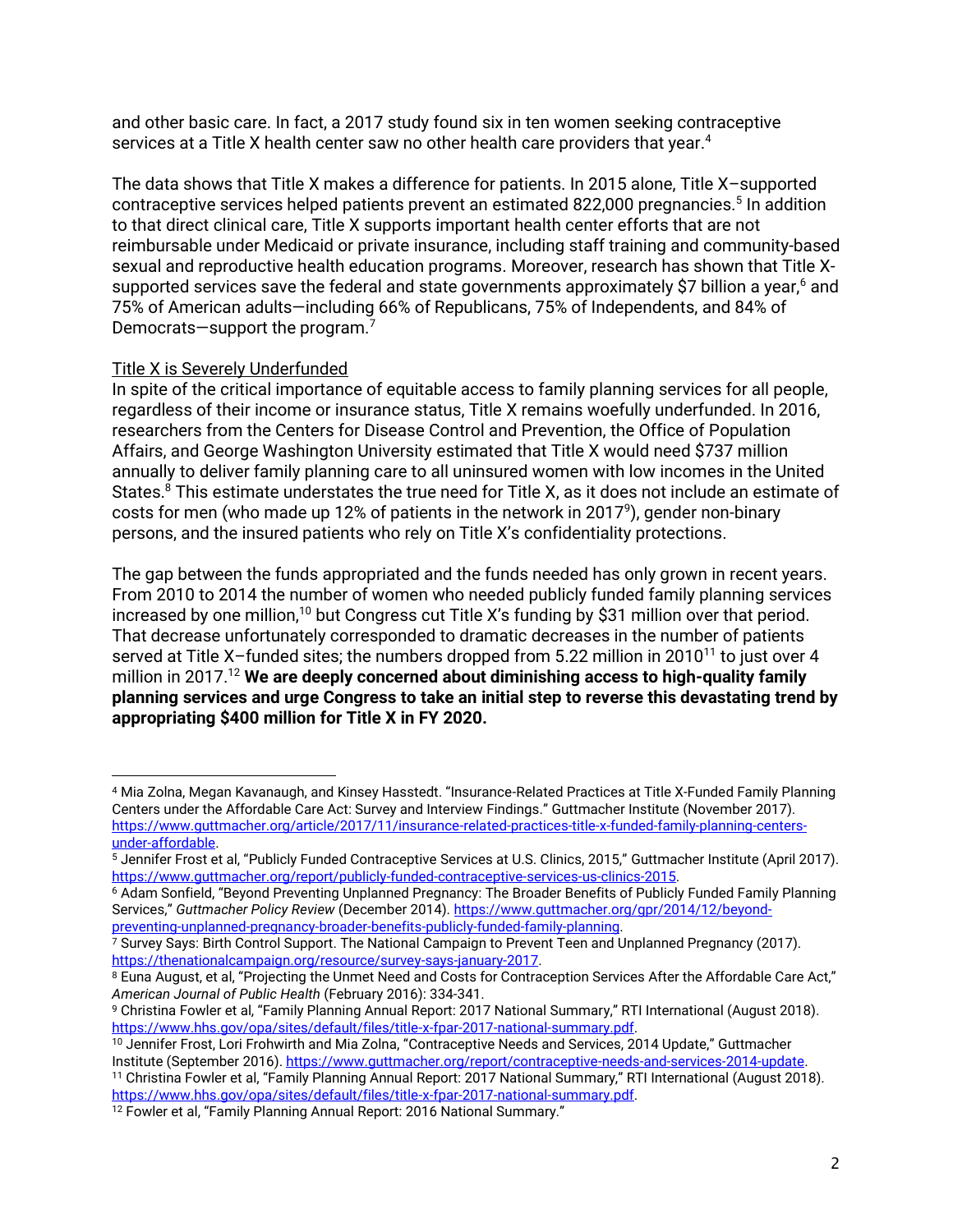Title X Patients Face Diminished Access to Affordable, Quality Health Care Under New Rule This funding request comes in the wake of a final rule from the Trump-Pence administration that is unlawful, coercive, and dangerous for patients' health, including persons with low incomes, young people, people of color, LGBTQ people, and people experiencing intimate partner violence. On March 4, the administration published a final rule<sup>13</sup> that disregards medical ethics and evidence-based federal guidelines in order to severely restrict the providers in the Title X network and the care that patients can receive from those remaining in the program. The undersigned organizations are firmly opposed to the rule and urge Congress to provide enhanced funding in FY 2020 to support the providers currently offering high-quality, patientcentered care across the country. By increasing funding to Title X, more individuals will receive evidence-based care and Congress will powerfully demonstrate its support for the Title X program in its current form, as separate efforts to prevent the rule's implementation move ahead.

## \*\*\*\*\*\*\*\*\*\*\*\*\*\*\*\*\*\*\*\*\*\*\*\*\*\*\*\*\*\*\*\*\*\*

During the FY 2020 appropriations process, Congress has the opportunity to stand against relentless attacks on family planning and support strong public funding for the Title X family planning network. The undersigned organizations urge you to begin the expansion of family planning and related health care services with this meaningful investment in Title X.

If you have any questions or would like additional information, please contact Lauren Weiss at the National Family Planning & Reproductive Health Association at <u>Iweiss</u>@nfprha.org or 202-552-0151

Thank you for considering these requests.

Sincerely,

ACOG Advocates for Youth AIDS Action Baltimore AIDS Alabama AIDS Foundation of Chicago Alliance for Justice American Academy of Pediatrics American Atheists American Civil Liberties Union American College of Nurse-Midwives American Medical Student Association American Psychological Association American Public Health Association American Sexual Health Association American Society for Reproductive Medicine Asian & Pacific Islander American Health Forum Association of Maternal & Child Health Programs Association of Women's Health, Obstetric and Neonatal Nurses

 $\overline{a}$ <sup>13</sup> Department of Health and Human Services. Final Rule. "Compliance with Statutory Program Integrity Requirements." *Federal Register* 84 (March 4, 2019): 7714-7791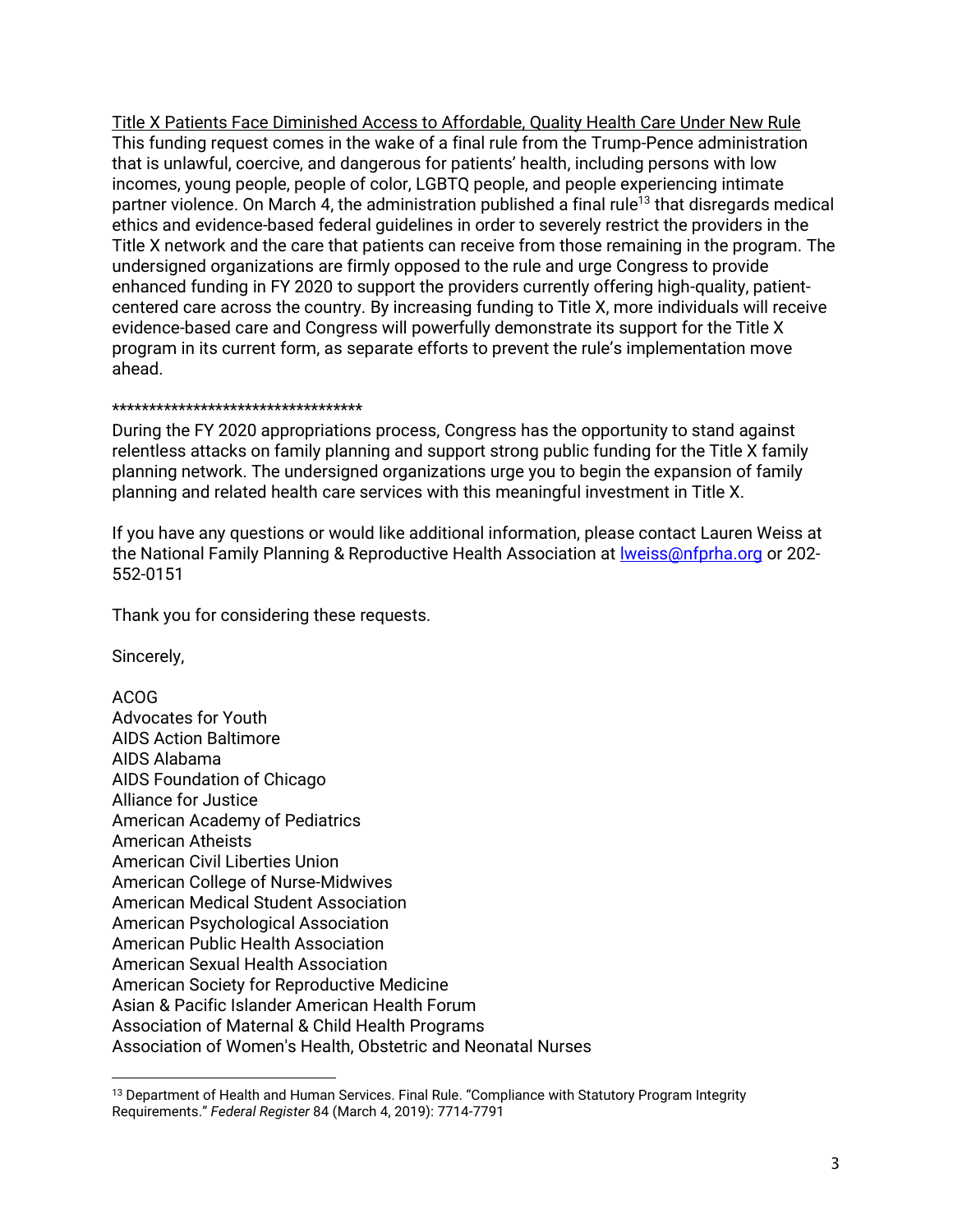Black Women's Health Imperative Cascade AIDS Project Catholics for Choice Center for Reproductive Rights Endocrine Society Equality California Equality North Carolina Equity Forward Girls Inc. Global Justice Center Guttmacher Institute Healthy Teen Network HIV Medicine Association Howard Brown Health Human Rights Campaign In Our Own Voice: National Black Women's Reproductive Justice Agenda Medical Students for Choice NARAL Pro-Choice America NASTAD National Abortion Federation National Asian Pacific American Women's Forum (NAPAWF) National Association of County and City Health Officials National Association of Nurse Practitioners in Women's Health National Council of Jewish Women National Family Planning & Reproductive Health Association National Hispanic Medical Association National Institute for Reproductive Health (NIRH) National Latina Institute for Reproductive Health National LGBTQ Taskforce Action Fund National Medical Association National Network of Abortion Funds National Organization for Women National Partnership for Women & Families National Women's Health Network National Women's Law Center **NCSD** Nurses for Sexual and Reproductive Health PAI People For the American Way Physicians for Reproductive Health Planned Parenthood Federation of America Population Connection Action Fund Population Institute Positive Women's Network - USA Power to Decide Reproductive Health Access Project Ryan White Medical Providers Coalition Sexuality Information and Education Council of the United States (SIECUS) Society for Adolescent Health and Medicine